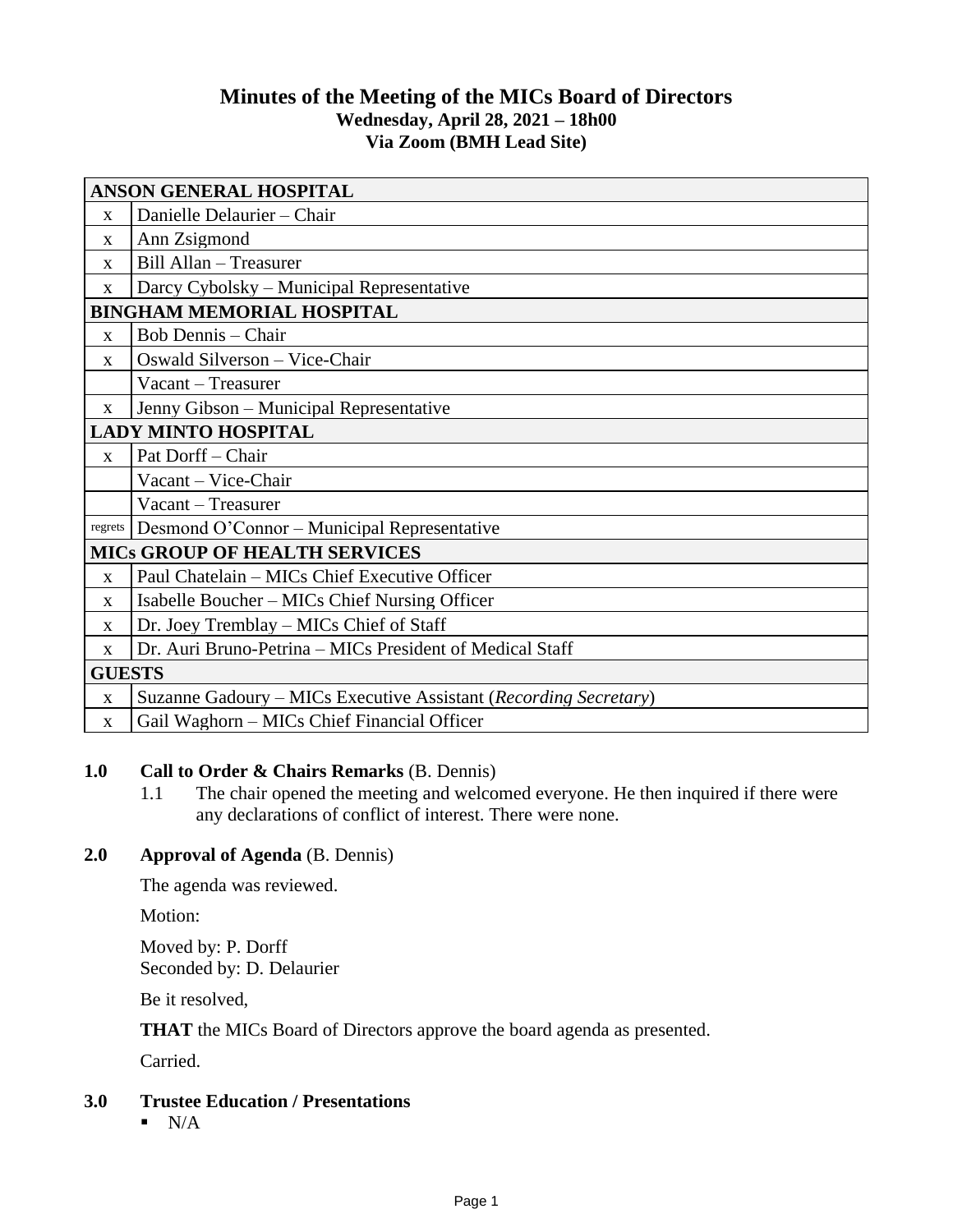## **4.0 Approval of Minutes (B. Dennis)**

4.1 Minutes of the MICs Board of Directors meeting held March 24, 2021 were provided for information.

Motion:

Moved by: A. Zsigmond Seconded by: B. Allan

Be it resolved,

**THAT** the MICs Board of Directors approve the minutes of the meeting held March 24, 2021 as presented.

Carried.

#### **5.0 Follow-Up Items**

- 5.1 Review of the 2020-2021 Board Work Plan
	- The Board Work Plan was reviewed for the month of April.
	- The Performance appraisals were emailed to the CEO and CoS
	- The board will be approving the insurance renewal today
	- A hospital improvement plan is not applicable

# **6.0 MICs Finance**

- 6.1 February 2021 Operating Statements G. Waghorn
	- Chief Financial Officer gave an update on the operating statements for all sites
	- We are running surpluses at all sites this fiscal year due to the additional COVID funding which is superseding our expenses
	- The COVID funding for LTC that wasn't spent had to be returned to the Ministry which is why we are showing a small deficit for Villa Minto and South Centennial Manor
	- The auditors will be doing their audit remotely as of next week

## **BMH**

- BMH is operating at a surplus of \$221,148 at end of February 2021
- $\blacksquare$  Total Operating Revenue = \$8,013,699
- $\blacksquare$  Total Operating Expenses = \$7,792,551

## **AGH**

- AGH is operating at a surplus of \$100,035 at end of February 2021
- $\blacksquare$  Total Operating Revenue = \$9,315,258
- $\blacksquare$  Total Operating Expenses = \$9,215,223

## **SCM**

- SCM is operating at a deficit of \$64,836 at end of February 2021
- $\blacksquare$  Total Operating Revenue = \$5,781,905
- $\blacksquare$  Total Operating Expenses = \$5,846,741

## **LMH**

- LMH is operating at a surplus of \$194,722 at end of February 2021
- $\blacksquare$  Total Operating Revenue = \$14,773,163
- Total Operating Expenses =  $$14,758,441$

#### **VM**

- VM is operating at a deficit of \$118,700 at end of February 2021
- $\blacksquare$  Total Operating Revenue = \$2,889, 254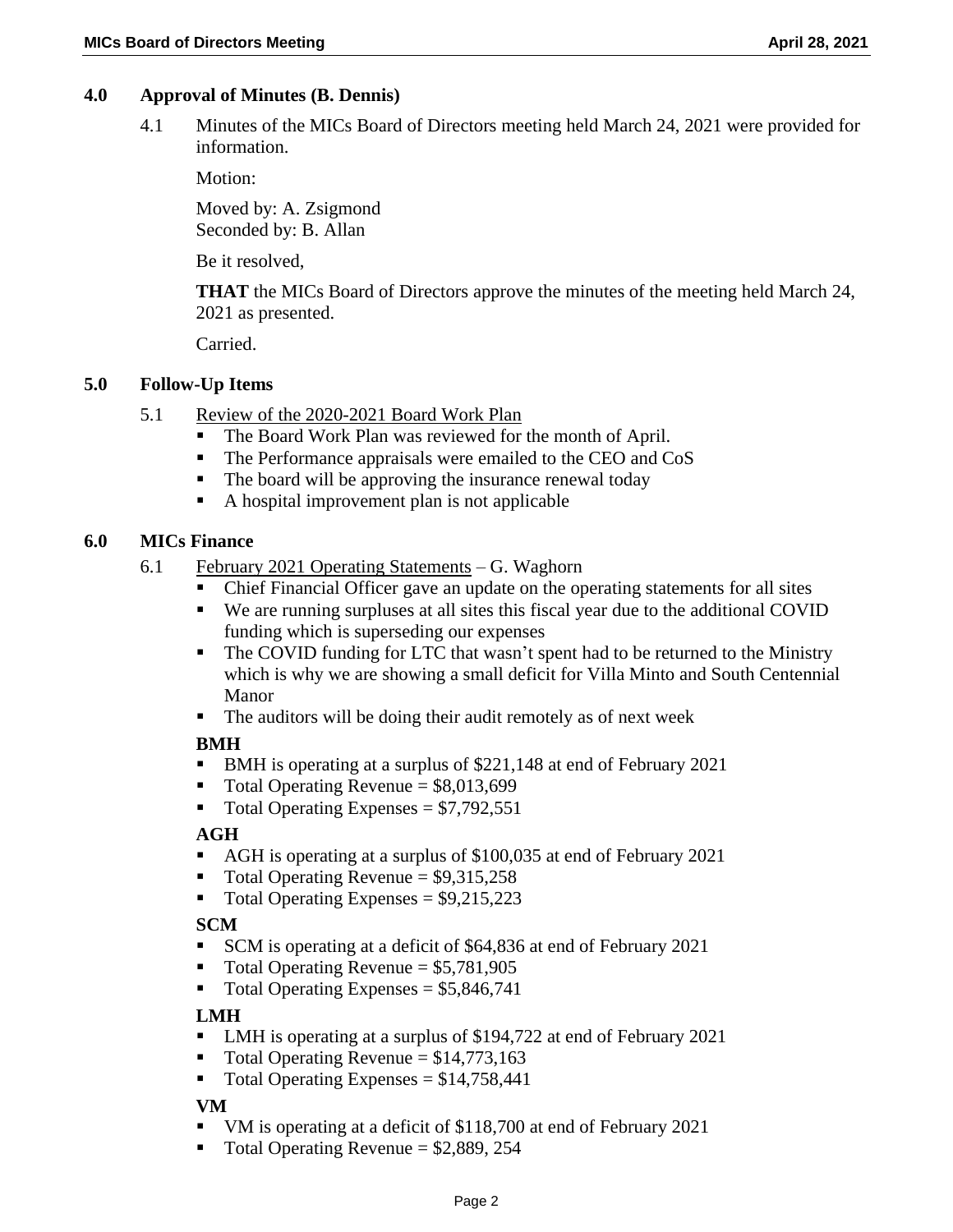$\blacksquare$  Total Operating Expenses = \$3,007,954

Motion to approve February 2021 Operating Statements

Moved by: J. Gibson Seconded by: O. Silverson Be it resolved,

**THAT**, the MICs Board of Directors approve the February 2021 Operating Statements for Bingham Memorial Hospital, Anson General Hospital, South Centennial Manor, Lady Minto Hospital and Villa Minto as presented. Carried.

- 6.2 Capital Report G. Waghorn
	- The document was provided for information.
	- Update of the same projects over the year
	- Our contract prices are coming in higher than originally budgeted; material costs and contracting costs are being driven by the economy which is being heavily influenced by COVID; we can anticipate that the final project costs will be coming in higher than what was approved
	- Space is becoming a critical issue at LMH making it increasingly difficult to accommodate what we need to do operationally to meet standards in terms of our building infrastructure upgrades; we are looking at finding solutions to address this issue; this will impact our capital budgets in some cases
	- We going to initially look at repurposing as much space as possible
	- Will be looking at different working options for Team Members such as working from home thus freeing up office space

## **7.0 Presentations/Reports** (B. Dennis)

- 7.1 Chief Executive Officer Report: (P. Chatelain)
	- The report was provided for information.
	- The CEO provided the following overview:
	- COVID-19 update:
		- o There are 596 active cases in our region as of today of which 13 are from today.
		- o We are working closely with the Porcupine Health Unit on the vaccine roll-out including helping them with their community clinics.
		- o We have been working on surge planning at a provincial and regional level in preparation to accept transfers from neighboring hospitals. All hospitals have been designated in "crisis" stage.
		- o We continue to run and staff three Testing Centers; 2 days per week in Cochrane and in Iroquois Falls, and 1 day in Matheson with increased frequency due to the increased cases.
		- o Working with Ontario Health North on regional planning including developing a Mobile Enhancing Support Team (MEST); providing education and communication to our physicians, team members and community members.
		- o Daily searching and procuring Personal Protective Equipment, including the purchasing of the Antigen Testing equipment for our LTC homes as per Directive 3.
	- The CEO had a brief meeting regarding the next steps from the Ministry on our SCM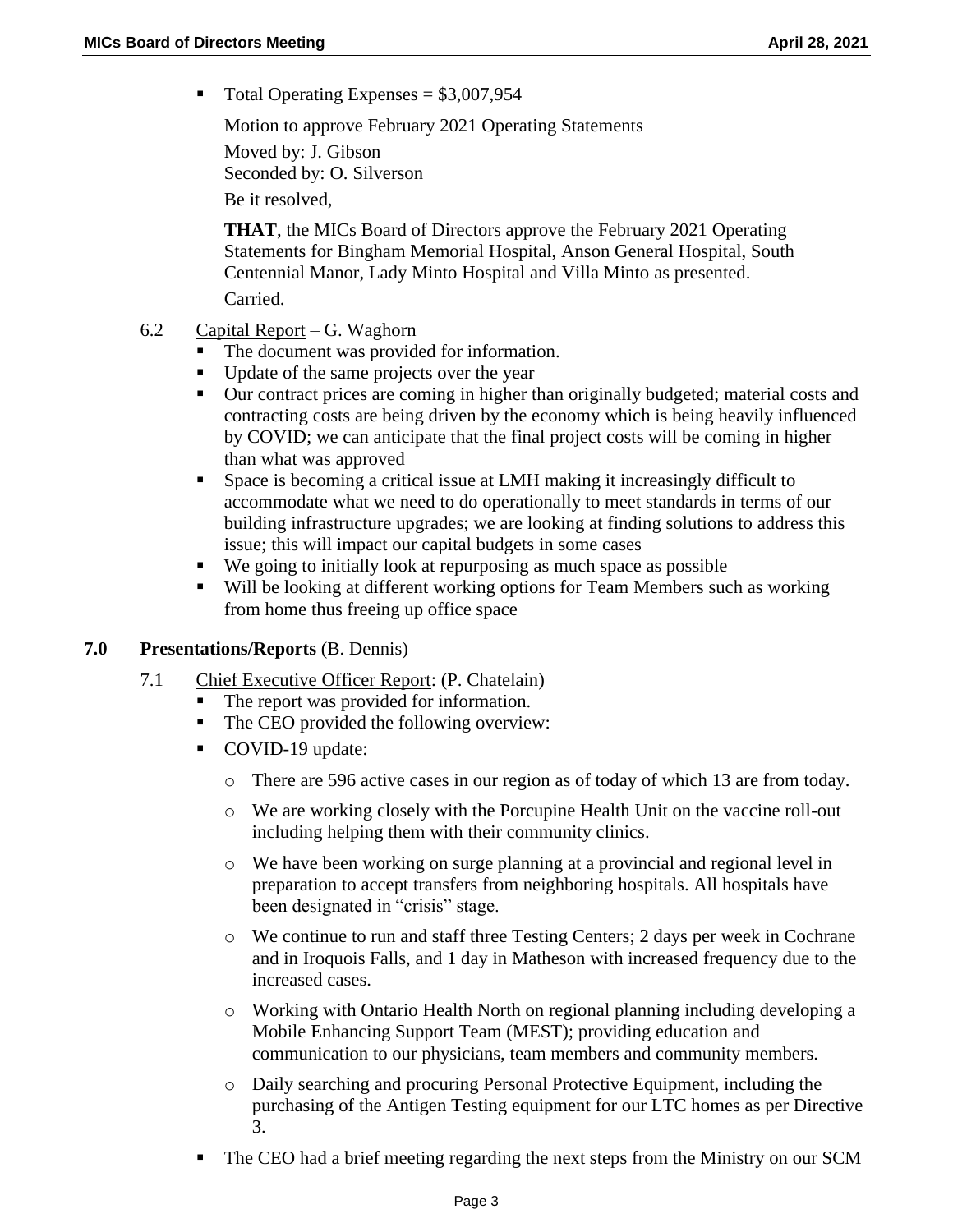96-bed application. The Town of Iroquois Falls needs to transfer the land to AGH. A delegation has been requested. The architect is waiting for the new LTC design standards before proceeding with new drawings.

- The Physician Recruitment sub-committee continues to meet on a weekly basis; the Physician Recruiter posting has been published.
- We received over \$1.2M in one-time funding to address AGH's working capital deficit. We were also successful in our ICIP grant of \$2M for the Air Handling Unit and Ventilation upgrade at Villa Minto. This project is expected to be completed by late fall of 2021.
- With the increased provincial budget allocation for healthcare, we are expecting new funding announcements this month.
- Board Members were invited to ask questions.
- 7.2 Chief Nursing Officer Report: (I. Boucher)
	- The CNO reported on the following items:
		- o We continue to experience challenges in our recruitment and retention of nurses
		- o We attended the virtual Northern College recruitment fair in early April but it was not as well attended as in the past. However, we will be reaching out to all the RNs and RPNs graduating from Northern College to advise them that we have positions available at all of our sites.
		- o Because of COVID, we are experiencing some barriers to providing some of the training our junior nurses need in order to work in the ER department; we are working on some strategies to address this
		- o Public Health doesn't normally provide a breakdown of the number of COVID cases by community in order to maintain confidentiality but they shared the numbers for Iroquois Falls and Matheson today because they were significant
		- $\circ$  From March 30<sup>th</sup> to April 27<sup>th</sup>, Iroquois Falls has seen 59 cases and Matheson saw 12; there were 144 cases in Timmins; this has had an impact on our operations especially at AGH in terms of being able to continue with our visits in acute care, continuing with our endoscopy program which we've had to suspend not only due to the stay at home order but also because of the impact on our staff
		- $\circ$  There was an amendment to Directive #2 that all hospitals in the north have to follow suit with ramping down surgical services
		- o Public Health also announced that the number of variants of concern (VOCs) are very prevalent in our area and are highly contagious which explains the increase of cases in our area
		- o We continue to maintain our capacity in our three hospitals: AGH only has two acute care patients; all of our ALC beds are full with some overflow in acute care at BMH
		- o The pandemic has also had an impact on our hospitals and staff as it has increased our workload
		- o We had trialed a positon for a pharmacy clerk and it is working very well; this become a permanent position as it is very valuable to the team
		- o We have two pharmacy students who are working with us providing support to the team and are now completing their structural practical training which is a requirement before they can write their exam and get their license
		- o Approximately 65% of all MICs staff has been vaccinated
	- Board members were invited to ask questions.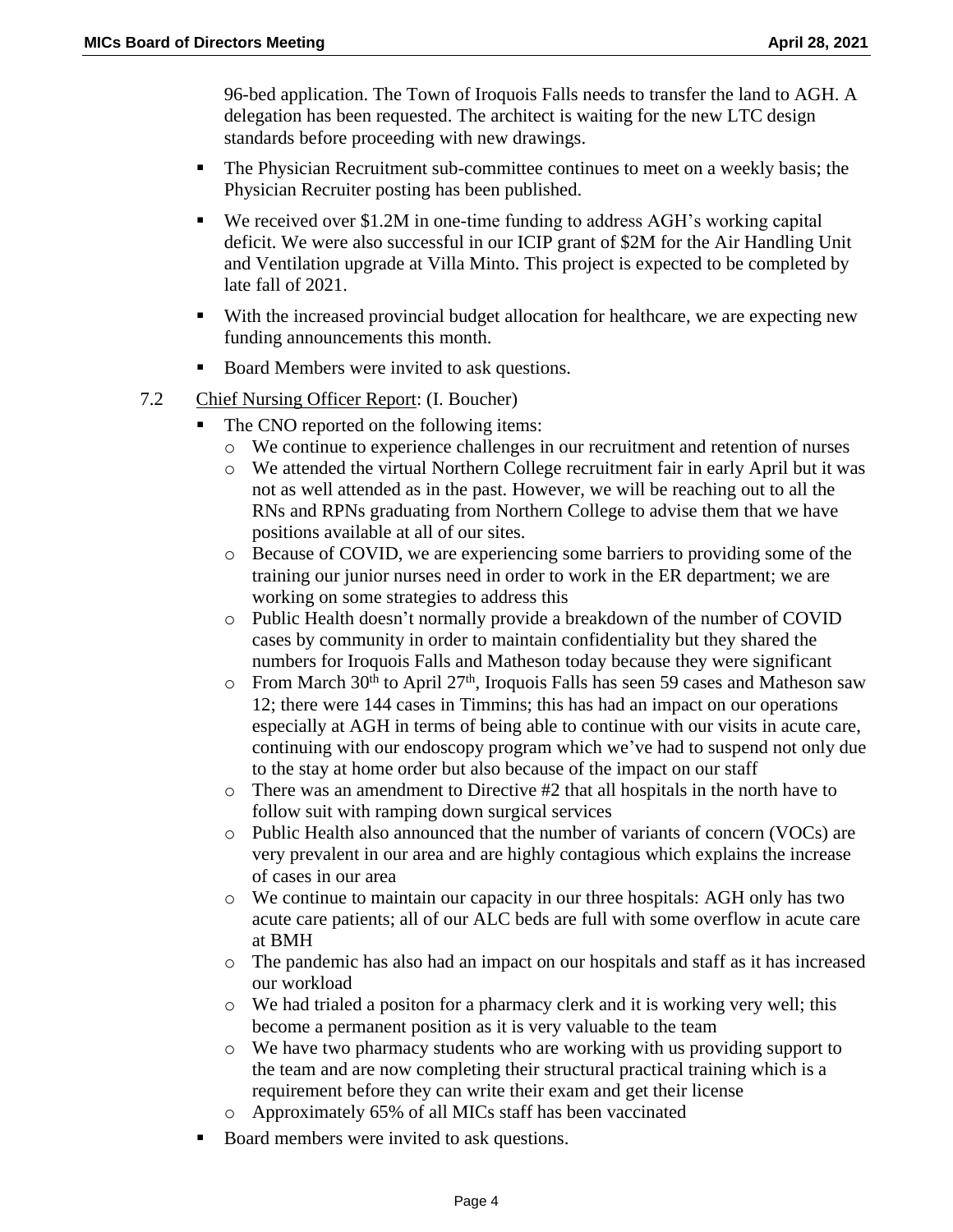### **8.0 Medical Staff** (Dr. S. Tremblay)

- 8.1 Chief of Staff Report:
	- Dr. Tremblay provided a verbal update on the following:
		- o There is no update on a full-time family physician
		- o There is a general surgeon interested in the full-time position that looks promising
		- o Dr. Chiang found a physician to replace him at the Monteith Complex starting on June 1<sup>st</sup>
		- o Dr. Wu retired April 17<sup>th</sup>
		- o Dr. Small will be leaving Cochrane on June 30, 2021
		- o Dr. Ross will be accepting his patients temporarily until they can be rostered to a new physician establishing his/her practice in Cochrane
		- o AGH and BMH are still using the Emergency Department Locum Program (EDLP) a few days a month at each site
		- o IF and Matheson have become hot spots for COVID; two school outbreaks and outbreak declared at the mine in Matheson
	- o Because the variant is so strong, one family member can infect the whole family
	- o Directive #2 states that we must stop all elective and non-urgent surgical procedures; scopes were postponed at AGH; LMH – will be ramping down but continue to proceed with caution, re-evaluate on a weekly basis and shut down if necessary in order to avoid backlogs; we are currently down 40% in services
	- o Capacity at all sites is at 60% in readiness for patient transfers
	- o Asked local physicians to remain in town to help the locums; responded positively
- 8.2 Medical Advisory Committee Minutes:
	- Minutes of the MAC meetings held February 17, 2021 and March 24, 2021 were provided for information.

#### **9.0 LHIN / MOHLTC Business** (P. Chatelain)

9.1 N/A

## **10.0 MICs Quality Committee** (I. Boucher)

- The first two pages are the hospital plan and the third is LTC
- QIP program remains on hold since the start of the pandemic
- We are not required to report back to HealthQualityOntario on our activities or our progress but we felt it was a good idea to close the loop on our plan for this year and share our progress with our Team Members, our executives and our board
- Isabelle modified the actual plan by adding a results section
- She also colour-coded the change ideas so you can get a visual as to whether they were implemented or not; results met are in green and have been implemented; results not met are in red and have not been implemented; change ideas in orange have been partially implemented and black indicates it was not implemented
- Change ideas that are crossed out signify that they have been dropped and we decided to go another route
- She added comments at the end as a progress report;
- There are three indicators attached to executive compensation; two out of the three were successfully met; the leadership walkrounds indicator was not met due to COVID
- Paul stated that this has been an unusual year; the executive team's salary is tied to some of these targets; he requested that the board not clawback their salaries given that they don't have to report to HealthQualityOntario due to COVID and the executive compensation has been frozen for a number of years; the board agreed that it would be appropriate given the circumstances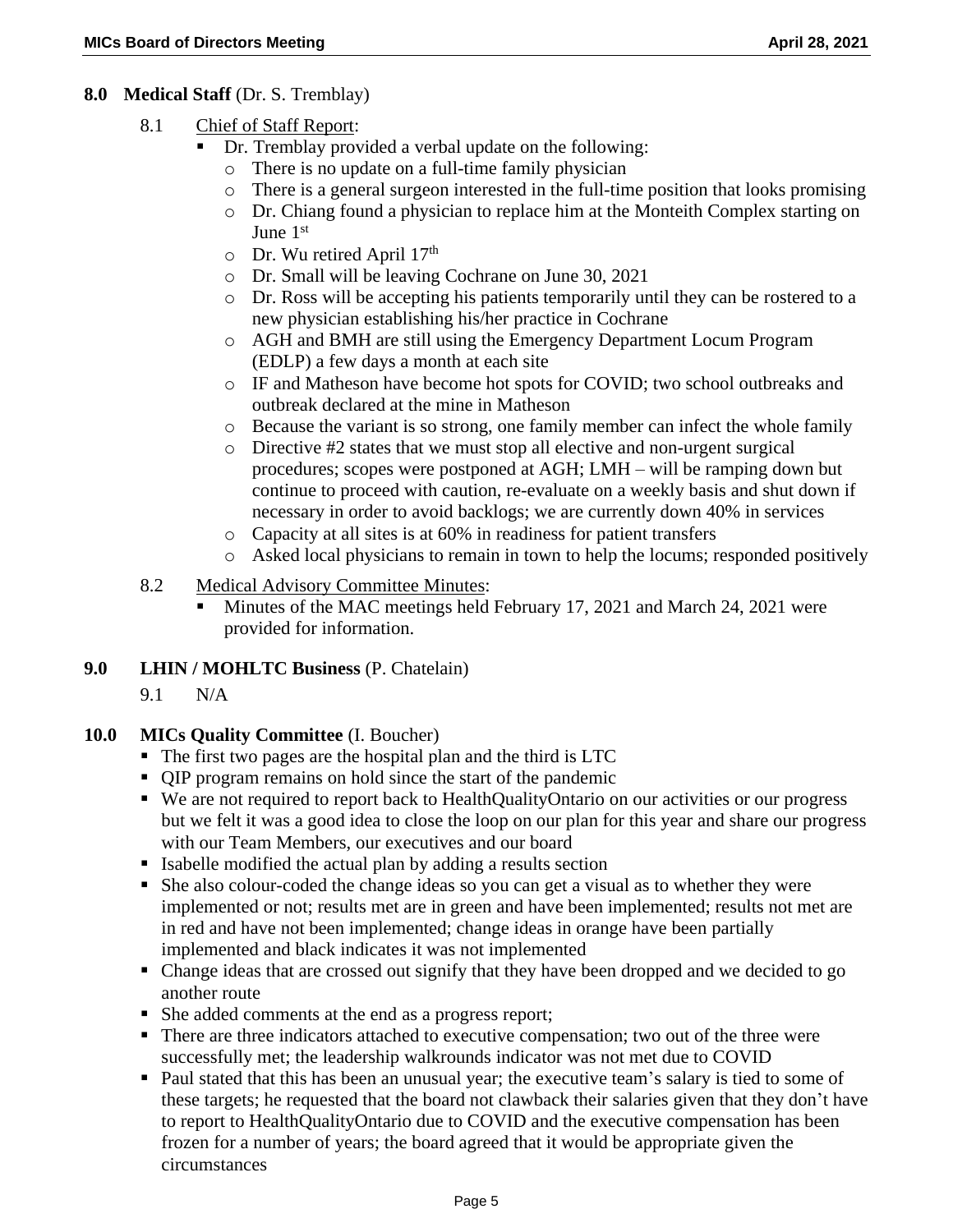### **11.0 Recruitment and Retention Issues** (P. Chatelain)

- This was added as a standing item as recommended by the Ad Hoc Committee
- A letter from the Worker Bees was provided for information; the board had allocated \$20,000 to the recruitment committee to hire a physician recruiter
- Snapshot of staff vacancies as of last week was provided for information; this changes on a daily basis

### **12.0 Indigenous and French Language Issues** (P. Chatelain)

- The French Language Services presentation was provided for information.
- The topic was "Designation under the French Language Services Act".
- This affects Villa Minto primarily as it is the only MICs site that is designated.
- A designation is the legal recognition by the government of Ontario of an agency's capacity to provide services in French.
- The designated facility is responsible to provide health services to the public in French in accordance with the provisions of the FLS Act and work at maintaining French language services capacity
- The benefits of designation and criteria established by the ministry of francophone affairs were provided
- The definition for designated, partially designated, identified and non-identified agencies were provided
- A yearly FLS report must be submitted for all three hospitals including LTC to the Ministry of Health; all three reports are submitted through the OZI portal and are reviewed by the NELHIN
- The LHIN then makes recommendations on improving the FLS services provided by MICs
- The three FLS reports were submitted to the OZI portal on Tuesday.
- Board members were invited to ask questions.

#### **13.0 Site Business** (B. Dennis)

- 13.1 Anson General Hospital:
	- 13.11 Motion to approve two high school bursaries

Moved by: A. Zsigmond Seconded by: B. Allan

Be it resolved,

**THAT** the AGH Board of Directors approve one \$500.00 bursary for an English speaking graduate and a \$500.00 bursary for a French speaking graduate from Iroquois Falls and surrounding area going into the health sciences as presented.

Carried.

#### 13.2 Bingham Memorial Hospital:

13.21 Motion to approve two high school bursaries

Moved by: O. Silverson Seconded by: J. Gibson

Be it resolved,

**THAT** the BMH Board of Directors approve one \$500.00 bursary for an English speaking graduate and a \$500.00 bursary for a French speaking graduate from Black-River Matheson going into the health sciences as presented.

Carried.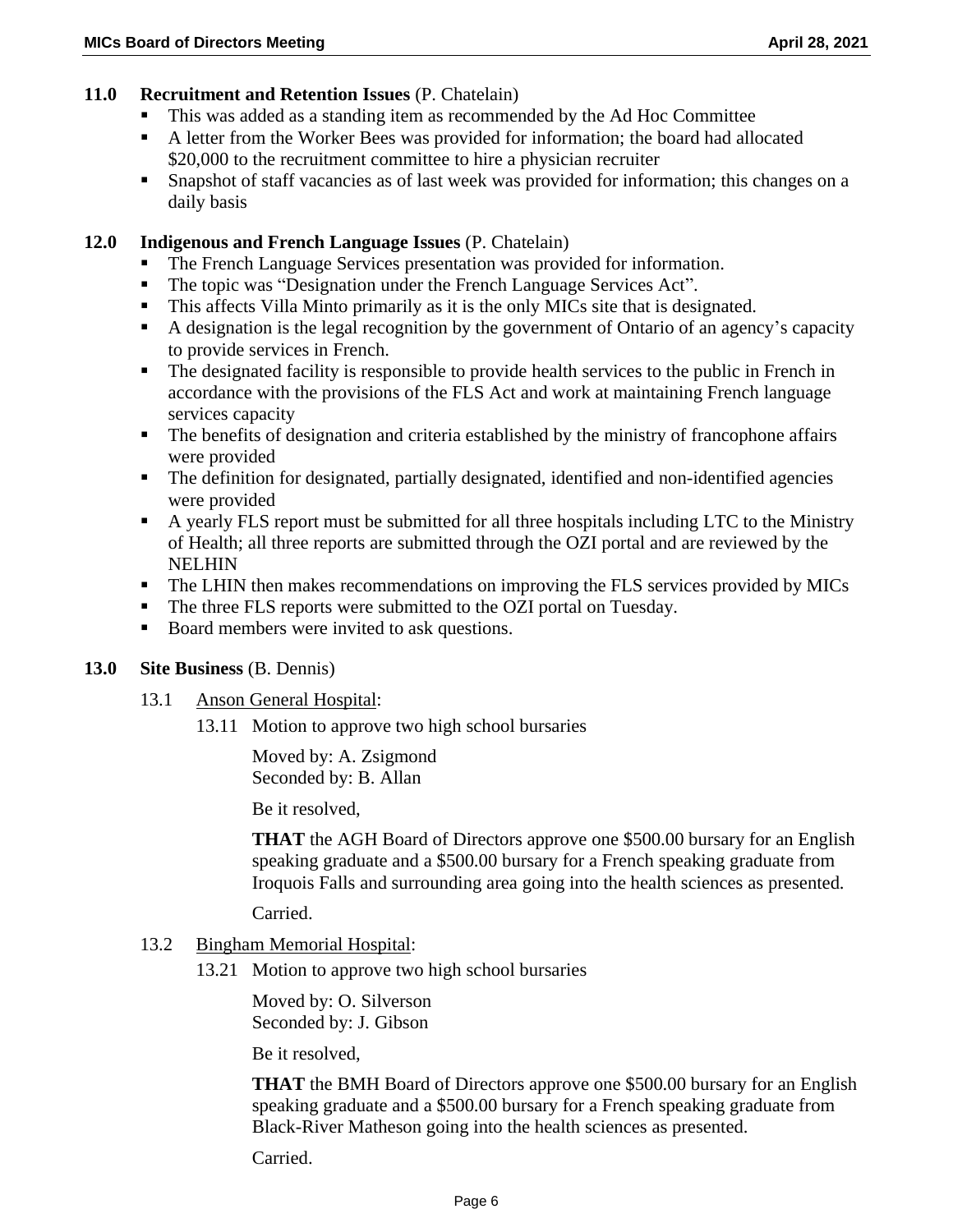- 13.3 Lady Minto Hospital:
	- 13.31 Motion to approve two high school bursaries

Moved by: P. Dorff Seconded by: B. Allan

Be it resolved,

**THAT** the LMH Board of Directors approve one \$500.00 bursary for an English speaking graduate and a \$500.00 bursary for a French speaking graduate from Cochrane going into the health sciences as presented.

Carried.

### **14.0 Partnership Business** (Bob Dennis)

- 14.1 March 2021 Board Effectiveness Survey Results ■ 10 out of 11 surveys were submitted.
- 14.2 April Board Effectiveness Survey
	- The survey was emailed to the board members following the meeting.
- 14.3 Approval of Insurance Renewal P. Chatelain
	- The Marsh 2021 proposal was provided for information.
	- There is a 50% increase in the premium and a 70% increase in liability insurance as a result of COVID
	- Motion to recommend the insurance renewal to the Board of Directors for the period of April 1<sup>st</sup>, 2021 to March 31<sup>st</sup>, 2022

Motion:

Moved by: P. Dorff Seconded by: D. Cybolsky

Be it resolved,

**THAT** the MICs Board of Directors approve the insurance renewal coverage from Marsh Canada Ltd. for April 1, 2021 to March 31, 2022 in the amount of \$420,605 as presented.

Carried.

- 14.4 Approval of the MoU for the ONE Meditech Expanse P. Chatelain
	- The Total Cost of Ownership (TCO) and the Memorandum of Understanding (MOU) were provided for information.
	- MICs' share would be approximately \$14M over the next ten years in terms of operating and capital costs.
	- The regional CFO group has secured a line of credit with the Toronto Dominion Bank at the prime rate less 0.85%
	- Paul is part of a discussion group with the Northeast CEOs and they're advocating to the Ministry of Health and eHealth in getting some kind of financial support
	- We receive Small Transformation Fund as part of our base funding that can be allocated towards this project
	- We have good cash reserves but we will most likely move forward with a joint loan which HSN will be leading
	- Board members were invited to ask questions.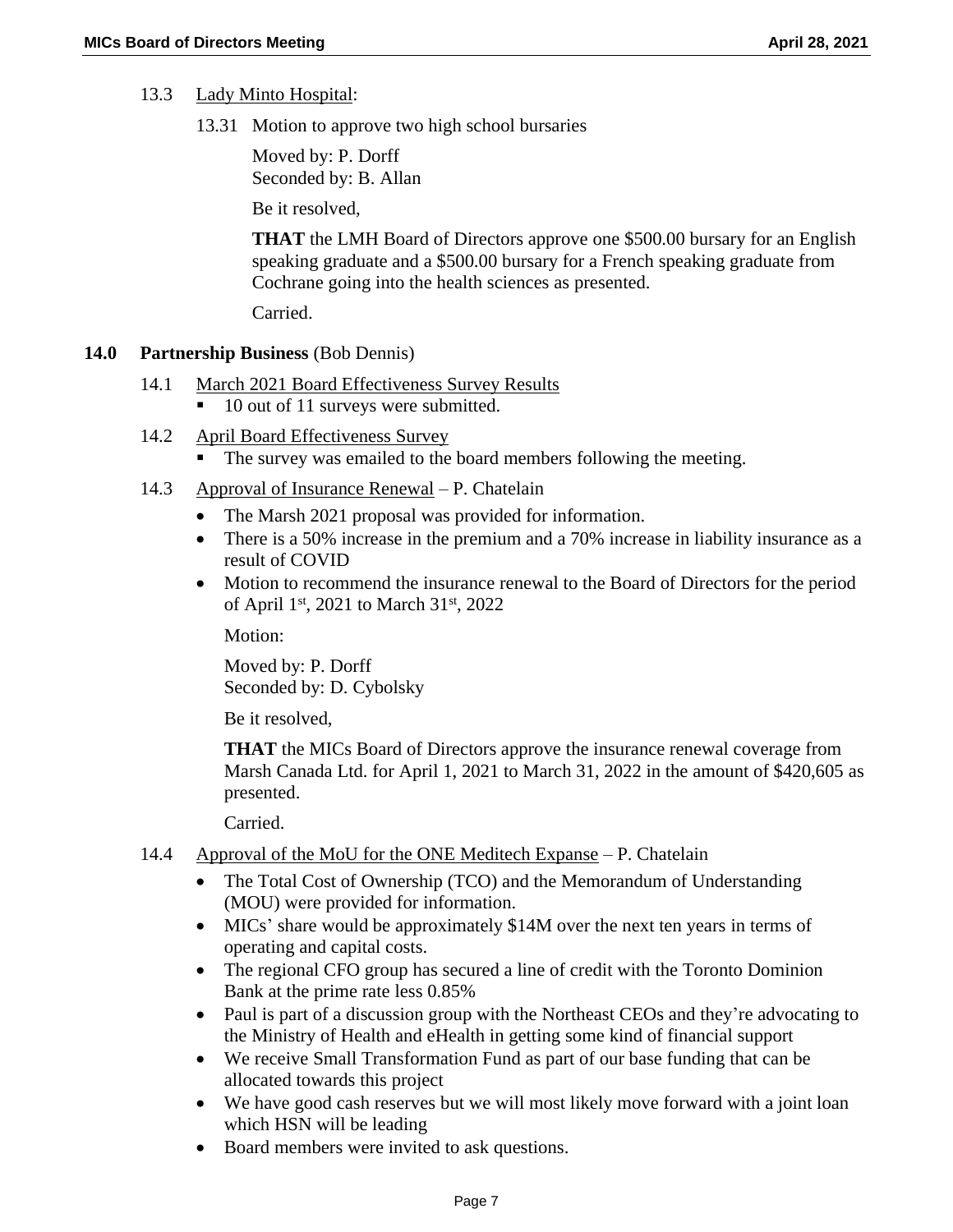• The MICs Group of Health Services has reviewed the TCO and the MOU with the Board of Directors and are now seeking approval to execute the MOU.

Motion:

Moved by: P. Dorff Seconded by: A. Zsigmond 7 for 1 against

Be it resolved,

**THAT** the MICs Board of Directors approve the execution of the Memorandum of Understanding of the ONE Meditech Expanse as presented.

Carried.

B. Dennis voted against because he feels that the ONE Meditech Expanse is not going to improve the conditions for the patient and make that patient better. It's going to build another business which we said we wouldn't get into business.

The CNO responded that the system is designed to reduce errors and reduce the risk of harm which in turn will have an impact on the patient. Because of the built-in safety features, there is less redundancy, less paperwork and more automation that translates into better safety for the patient and better outcomes in the long run.

#### **15.0 In Camera**

15.1 Motion to go in camera

Moved by: J. Gibson Seconded by: B. Allan

- 15.2 Discussion of physician privileges
- 15.3 Discussion regarding non-union salary COLA increase
- 15.4 Motion to go out of in-camera

Moved by: D. Delaurier Seconded by: J. Gibson

15.5 Approval of non-union salary COLA increase

Motion to salary increase for non-union and management

Moved by: P. Dorff Seconded by: O. Silverson

Be it resolved,

**THAT** the MICs Board of Directors approve a 1% salary (COLA) increase to the nonunion group excluding the Executive Team effective April 1, 2021 for a total annual cost of \$26,424.

Carried.

15.6 Approval of physician privileges

Motion to approve hospital privileges for Dr. Shiraz Elkeir, Dr. Keegan Selby and Dr. Louisa Marion-Bellemare

Moved by: A. Zsigmond